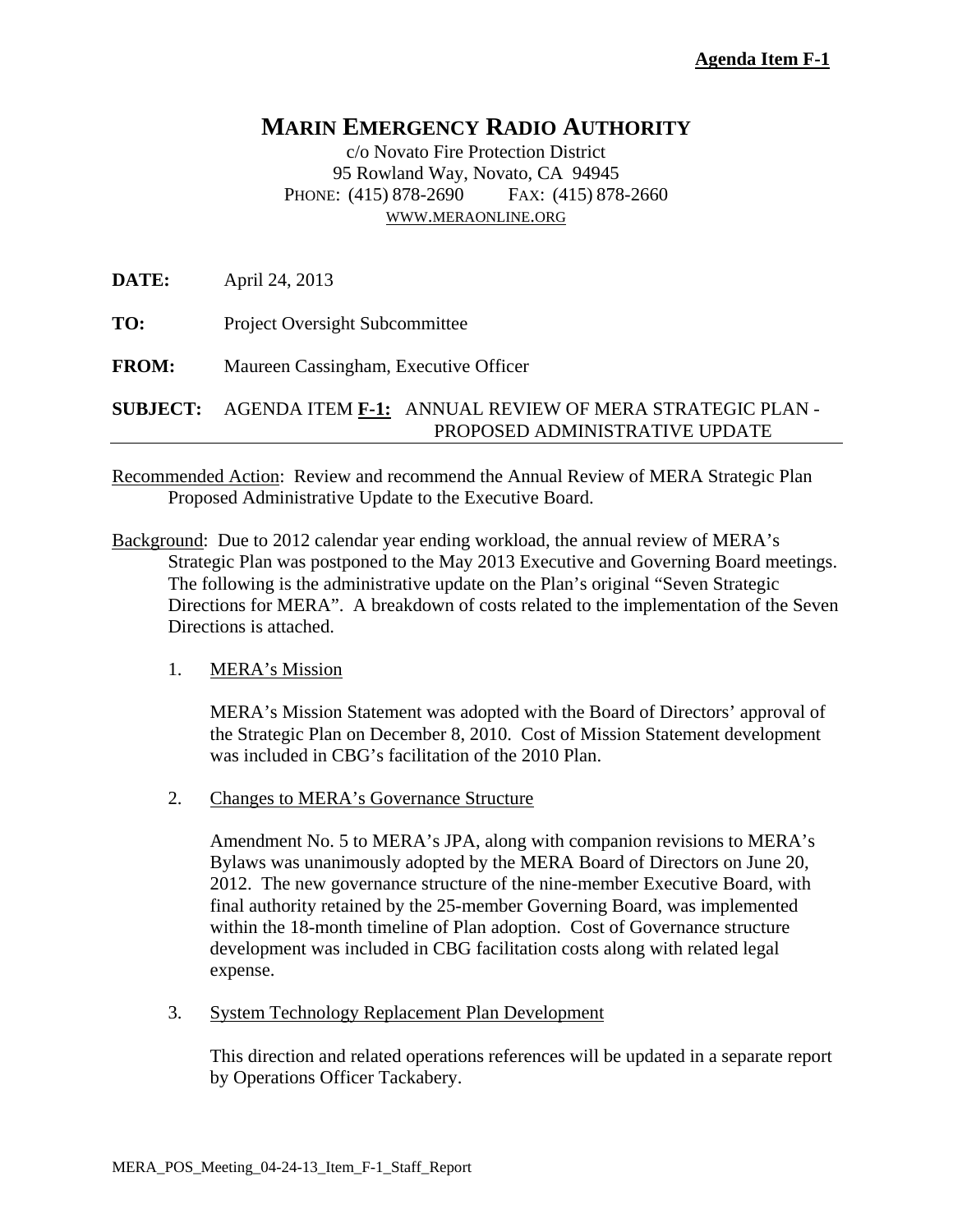# AGENDA ITEM F: ANNUAL REVIEW OF MERA STRATEGIC PLAN – PROPOSED ADMINISTRATIVE UPDATE

April 24, 2013 Page 2

#### 4. Long-Term Funding Plan

A new Sustainability Subcommittee, a subset of the MERA Finance Committee, was created to work on the long-term funding plan for the Next Gen System. To reduce the number of meetings, the Subcommittee was folded back into the Finance Committee on March 9, 2011. The Finance Committee now reviews both shortterm (current system) and long-term (Next Gen System) capital funding. Key elements of the long-term plan are in place or are being fine-tuned, including a project budget, analysis of funding options with special focus on a County-wide parcel tax and grant-writing services to secure Federal and State funds for the project.

A parcel tax study, which is a critical part of the project financing plan, is being performed with an estimated completion date of June 30, 2013. Short-term capital needs are being funded by MERA Reserves and grants secured by the County of Marin. The original goal of 18 months from Strategic Plan adoption to complete these plans should be extended through 2013.

## 5. Public Education and Outreach Plan

Per the charge of the MERA Outreach Subcommittee, member and public education consultants Price and Mullen were engaged to help develop a MERA Outreach Plan, member workshop and video, FAQs and Fact Sheet, facilitate and oversee a public opinion survey on MERA and the Next Gen System, develop an online member newsletter and initiate website changes. The MERA Governing Board participated in the January 16 Workshop on the Next Gen System and approved the Outreach Plan as well as a Resolution permitting reimbursement of project costs from tax proceeds.

Part-time contract staff, including a Special Project Manager and Special Project Administrative Assistant, will be added by mid-May 2013 to support and advance member and public education initiatives leading to the successful passage of a parcel tax to fund the capital costs of the Next Gen System.

## 6. Expanding Partnerships

Implementation of Directions #6 and #7 are MERA's next priorities. The Finance Committee discussed reaching out to other non-member public agencies in the County such as sanitary and other special districts to join the JPA. Outreach and follow-up on these discussions are planned.

Cross-promotion between MERA members via the website "Links Project" is nearing completion.